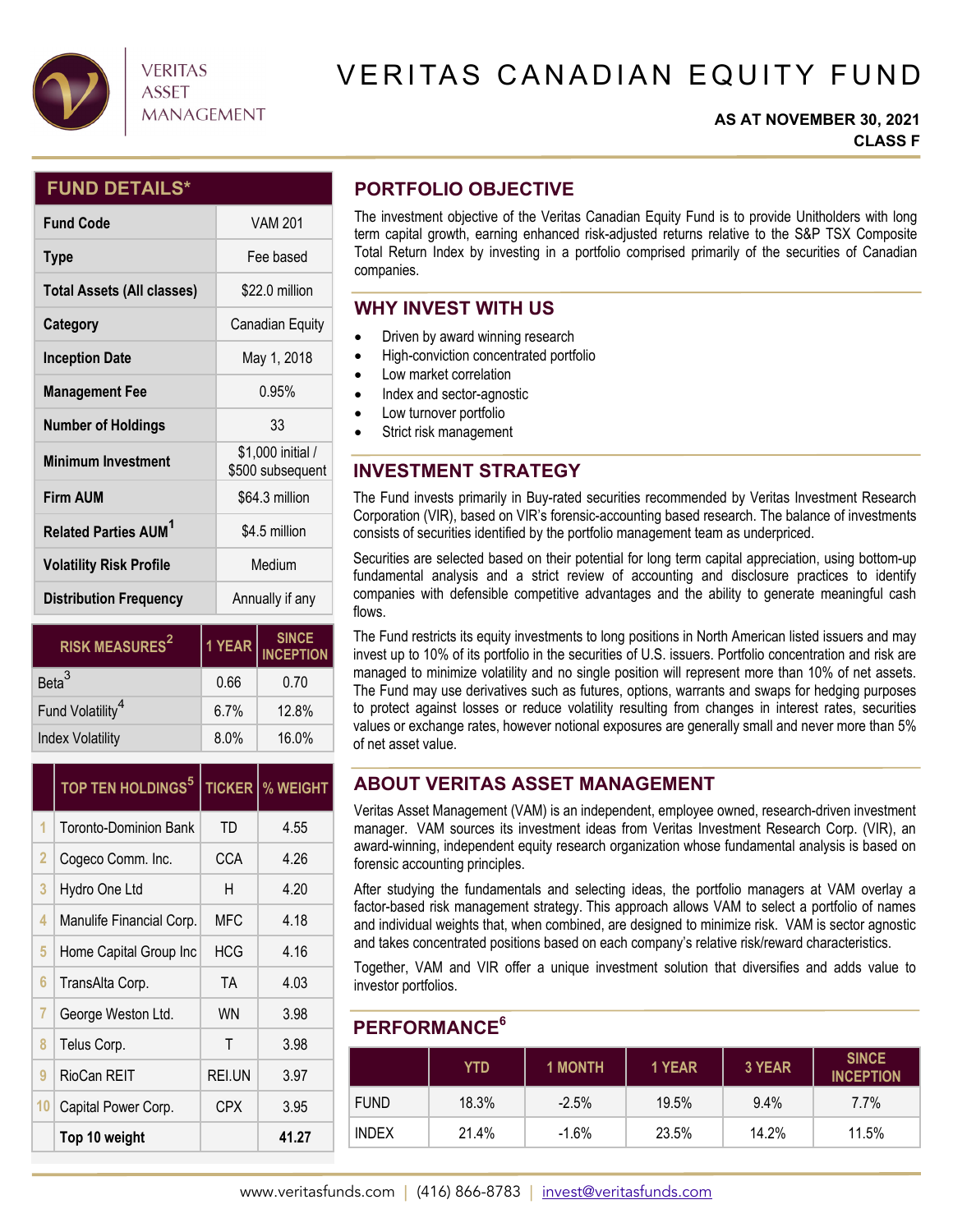

# VERITAS CANADIAN EQUITY FUND

#### **AS AT NOVEMBER 30, 2021 CLASS F**

Class F units of the Veritas Canadian Equity Fund generated a -2.5% return in November, as the fears over the Omicron variant triggered risk-off trading in the final week and dragged down some of our less liquid names, most of which have recovered in early December.

The Fund's position in **Maple Leaf Foods (TSX: MFI)** was the top contributor to performance in November. In its Q3 earnings, **MFI** reported strong sales and margins in its core Meat Protein business. Management also stated its intention to review and potentially dial back its underperforming Plant Protein business, which has been a net drag on earnings due to heavy investment and promotional spending. With growing optimism that the Plant Protein strategy will be addressed, investors bid up the valuation of **MFI**'s remaining operations, which continue to carry a steep discount to peers.

The second-best contributor to Fund performance in November was **Linamar (TSX: LNR)**, as the company's diversified operations managed to work through semiconductor and supply chain issues to post strong Q3 revenue growth and free cash flow. With a clean balance sheet and a decent outlook for profitability in 2022, the company hiked its dividend by 25% and approved a share buyback for up to 10% of its outstanding float. We continue to like LNR's positioning relative to its end markets and competitors.

Our goal is to buy the best companies in sectors where we identify positive investment catalysts, while avoiding poorly positioned companies and industry headwinds in sectors where we identify investment risks. We evaluate companies based on balance sheet strength; free cash flow sustainability; transparent financial reporting and governance; as well as the ability to endure periods of economic weakness.

## **PERFORMANCE COMMENTARY <sup>7</sup>**



## **SECTOR ALLOCATIONS<sup>8</sup>**



■ Index ■ Portfolio